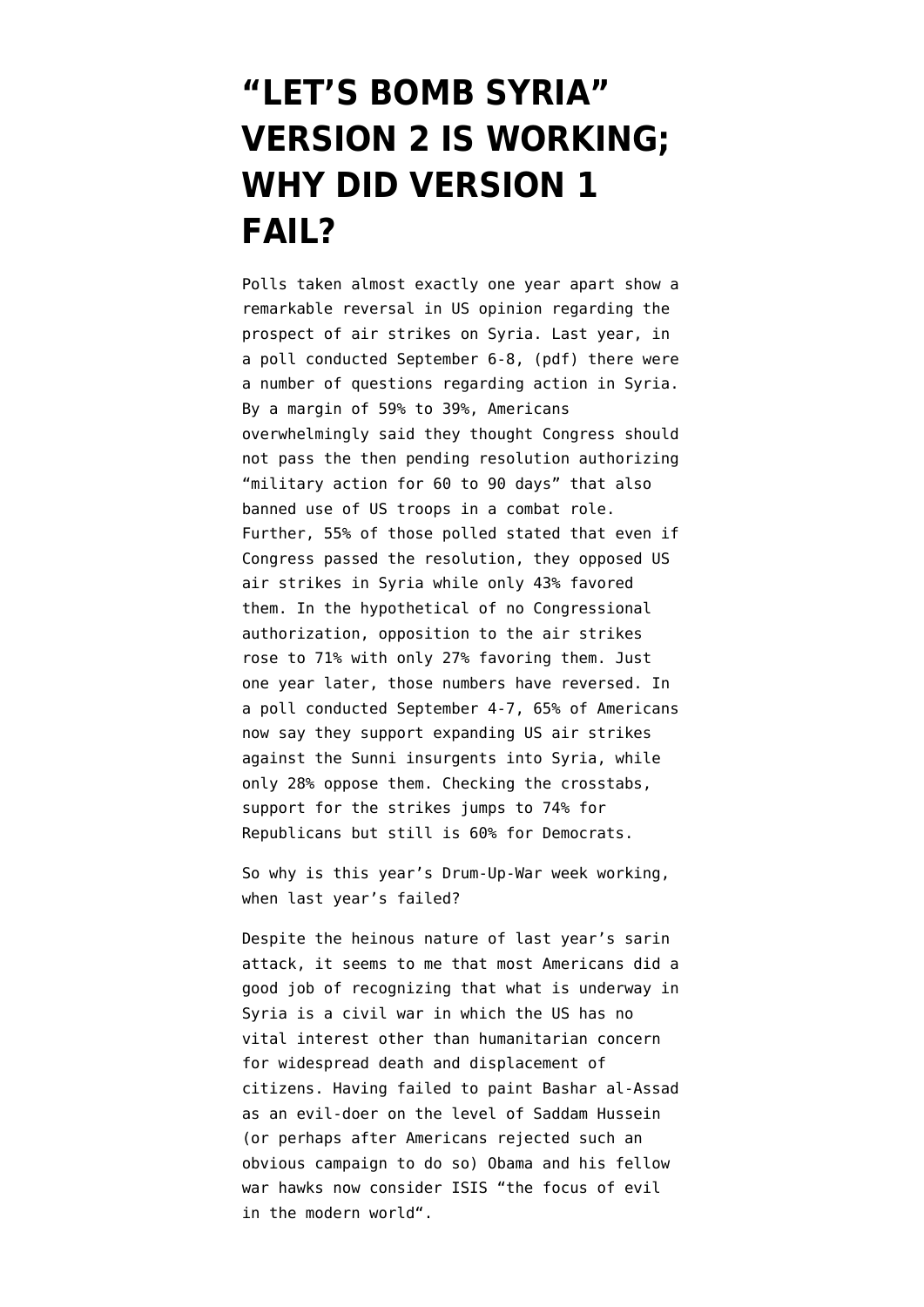The beheading of US journalists in Syria got huge play in the press. And yet, if we drill down a bit, the rate of [journalists being killed](https://cpj.org/killed/mideast/syria/) [in Syria is going down from its peak in 2012](https://cpj.org/killed/mideast/syria/).

Somehow, Obama's war gang has managed to convince ordinary Americans that ISIS represents a real threat to the US. That same poll that favors attacks on ISIS in Syria found that a staggering 91% of Americans find ISIS to be a serious threat to the US (59% said "very serious" and 31% said "somewhat serious"). Sadly, there is no reality behind this fear on the part of Americans. Even Time, in doing its best to support the hysteria, winds up undercutting the concept in a story today. In a piece creatively titled "[Understanding the ISIS](http://time.com/3313613/isis-barack-obama-terrorism-threat/) [Threat to Americans at Home](http://time.com/3313613/isis-barack-obama-terrorism-threat/)", we learn:

> On the one hand, Attorney General Eric Holder has said western fighters joining ISIS and returning home radicalized are the national security danger he worries about most. "We are seeing, I would say, an alarming rise in the number of American and European Union nationals who have been going to Syria to help extremist groups," Holder told TIME last month. "This represents a grave threat to our security," he said.

> But in a thorough presentation on Sept. 3 at the Brookings Institution, outgoing director of the National Counterterrorism Center, Matthew Olsen, presented a less scary picture. ISIS has no cells in the U.S., Olsen said, "full stop." Further, Olsen said, "we have no credible information" that the group "is planning to attack the U.S." ISIS, Olsen said "is not al Qaeda pre-9/11."

At most, the article concludes, quoting Obama in his "exclusive" with Chuck Todd, he needed "to launch air strikes to ensure that towns like Erbil were not overrun, critical infrastructure, like the Mosul Dam was protected, and that we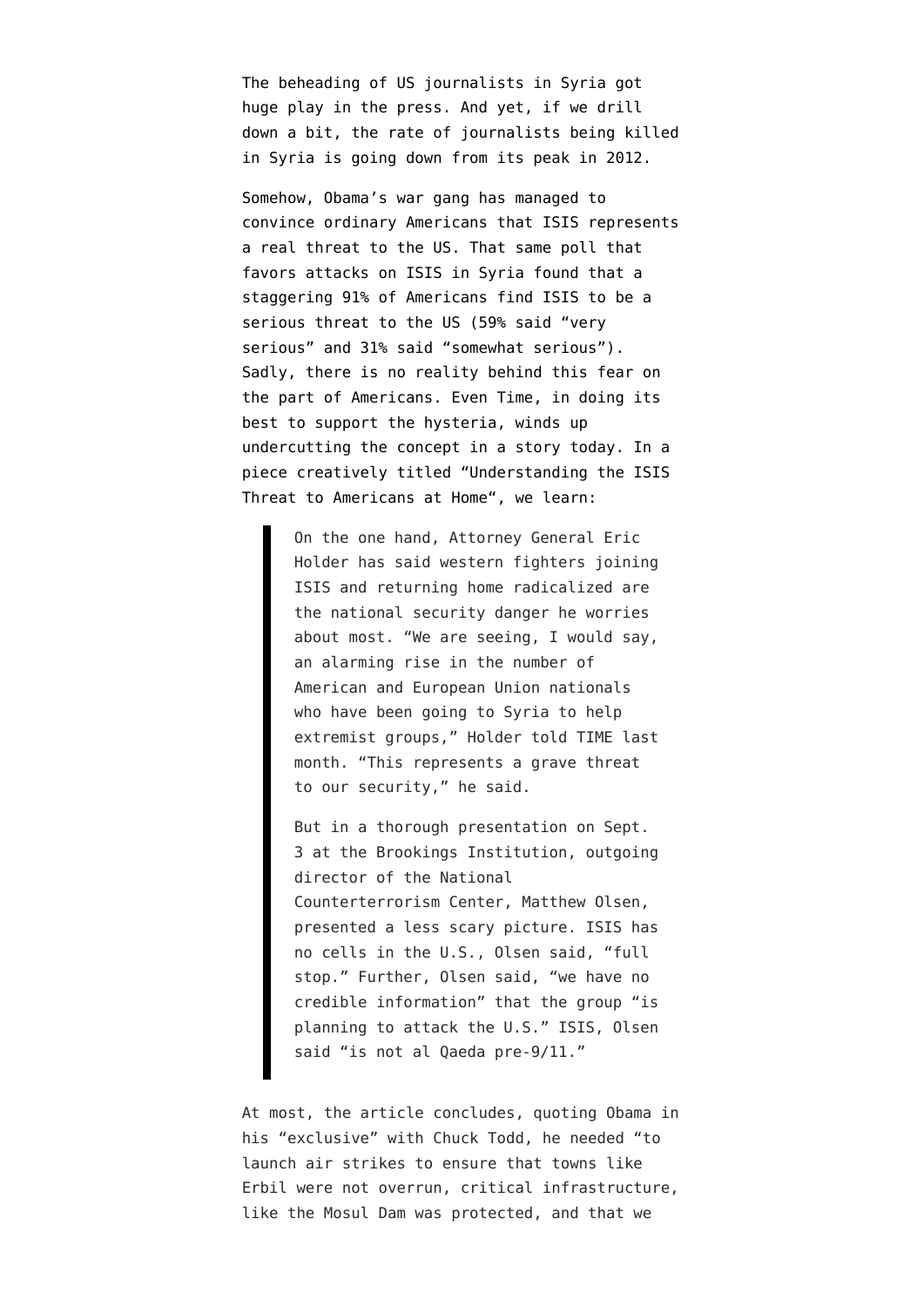were able to engage in key humanitarian assistance programs that have saved thousands of lives."

The links Holder is hyping about ISIS and AQAP simply do not exist:

> Holder says the danger comes from the combination of westerners joining ISIS and the expert bomb-makers working for the al Qaeda affiliate in Yemen, Al Qaeda in the Arabian Peninsula (AQAP). It is not clear what if any evidence exists of such collaboration yet. On the one hand, AQAP has issued statements in support of ISIS, and both groups are active in Syria and Iraq; on the other, al Qaeda and ISIS split in the last year after a debate over tactics and territory.

Several senior administration officials tell TIME they have seen no evidence of direct contact between individual members of AQAP and ISIS.

In the end, the article concludes, Obama's war team has deduced that we must attack ISIS because at some point in the future, they will turn their sights on us. Never mind that in this case, [attacking ISIS in Syria winds up helping](http://www.nytimes.com/2014/09/10/us/obama-isis-congress.html) [Assad](http://www.nytimes.com/2014/09/10/us/obama-isis-congress.html), whom we wanted to attack last year:

> Jane Harman, the president of the Woodrow Wilson Center, said that while the Assad government was a major topic of discussion, she and other participants told Mr. Obama that he could order military action in Syria without fear of helping Mr. Assad, since ISIS was occupying ungoverned territory that his forces were unlikely to reconquer.

I guess that Harman and Obama know that Assad won't be able to reconquer those once ISIS is gone because of the bang-up job we will do